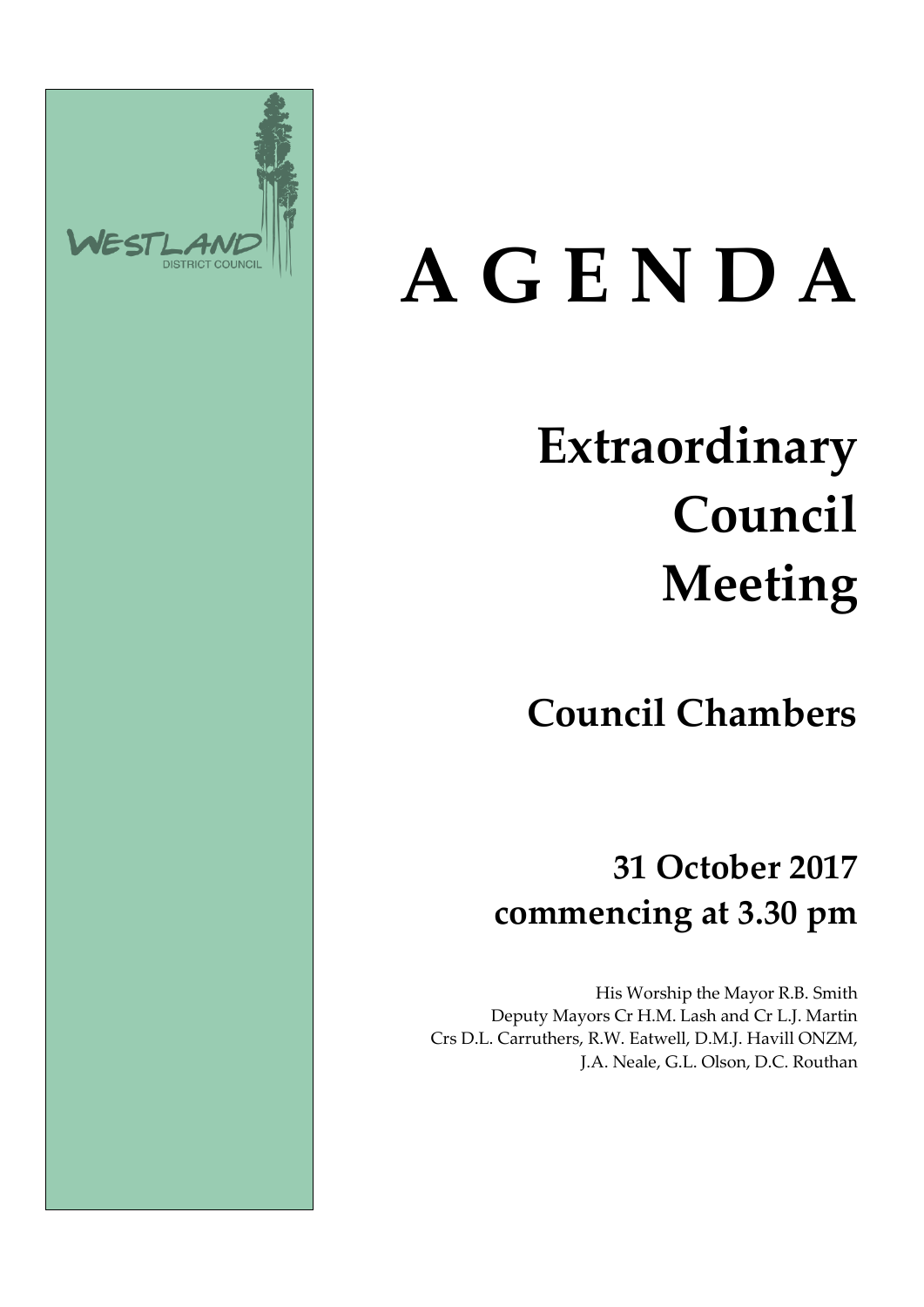

### **EXTRAORDINARY COUNCIL MEETING**

#### **EXTRAORDINARY MEETING OF THE WESTLAND DISTRICT COUNCIL, TO BE HELD IN THE COUNCIL CHAMBERS, 36 WELD STREET, HOKITIKA ON TUESDAY 31 OCTOBER 2017 COMMENCING AT 3.30 PM**

#### **COUNCIL VISION**

Westland District Council will facilitate the development of communities within its district through delivery of sound infrastructure, policy and regulation.

This will be achieved by:

- Involving the community and stakeholders.
- Delivering core services that meet community expectations and demonstrate value and quality.
- Proudly promoting, protecting and leveraging our historic, environmental, cultural and natural resource base to enhance lifestyle and opportunity for future generations.

#### **Purpose:**

The Council is required to give effect to the purpose of local government as prescribed by section 10 of the Local Government Act 2002. That purpose is:

- (a) To enable democratic local decision-making and action, by and on behalf of, communities; and
- (b) To meet the current and future needs of communities for good-quality local infrastructure, local public services, and performance of regulatory functions in a way that is most cost-effective for households and businesses.

#### **1. MEMBERS PRESENT, APOLOGIES AND INTEREST REGISTER:**

#### **1.1 Apologies & Leave of Absence**

Apologies:

Crs D.L. Carruthers and R.W. (G) Eatwell.

#### **1.2 Interest Register**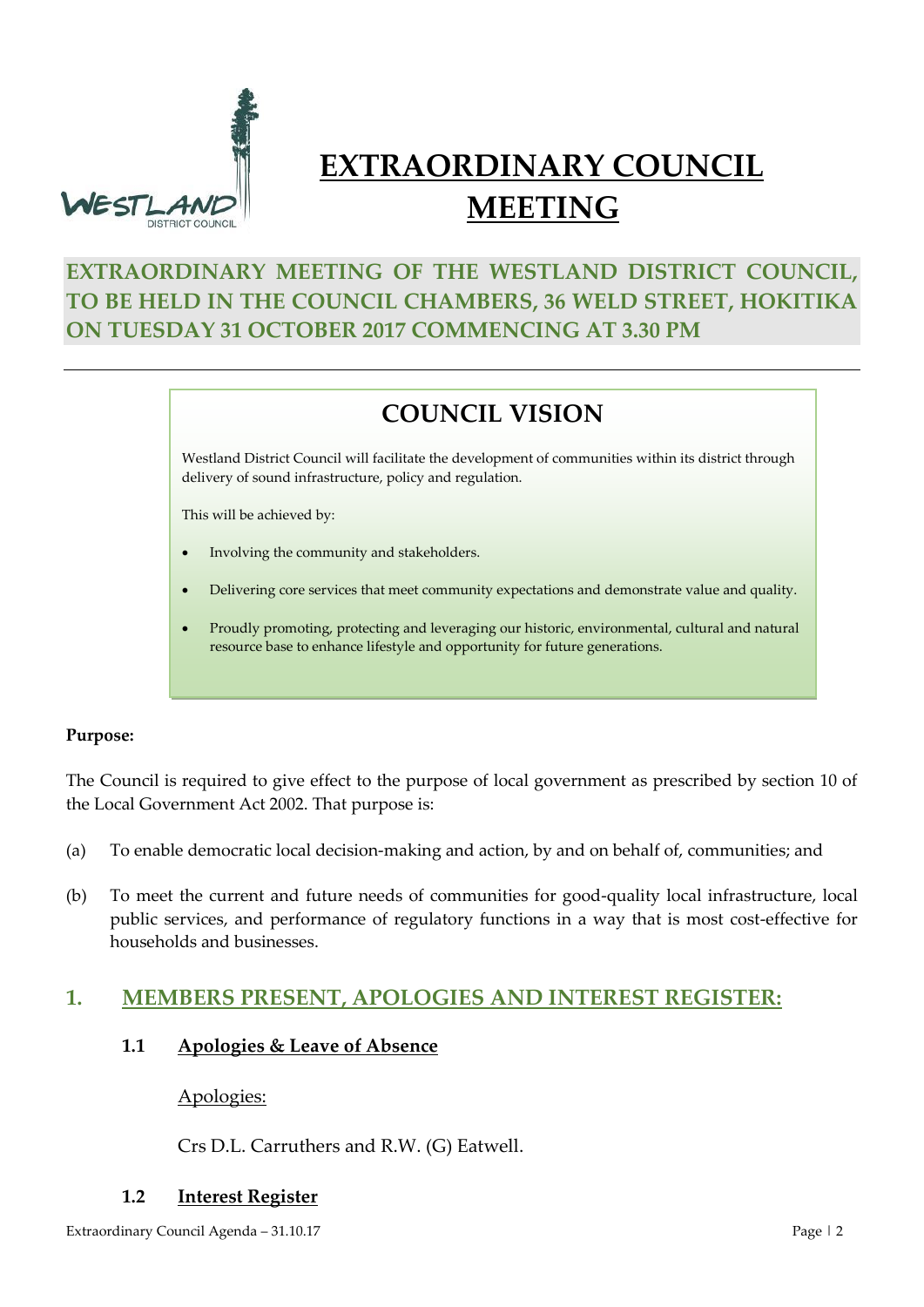#### **2. AGENDA ITEM FOR DECISION:**

#### **2.1 Adoption of Annual Report 2016-2017 (Pages 4-8)**

**Plus Draft Annual Report**

*The final Annual Report will be tabled at the meeting.*

**Date of next Ordinary Council Meeting 23 November 2017 commencing at 11.00 am**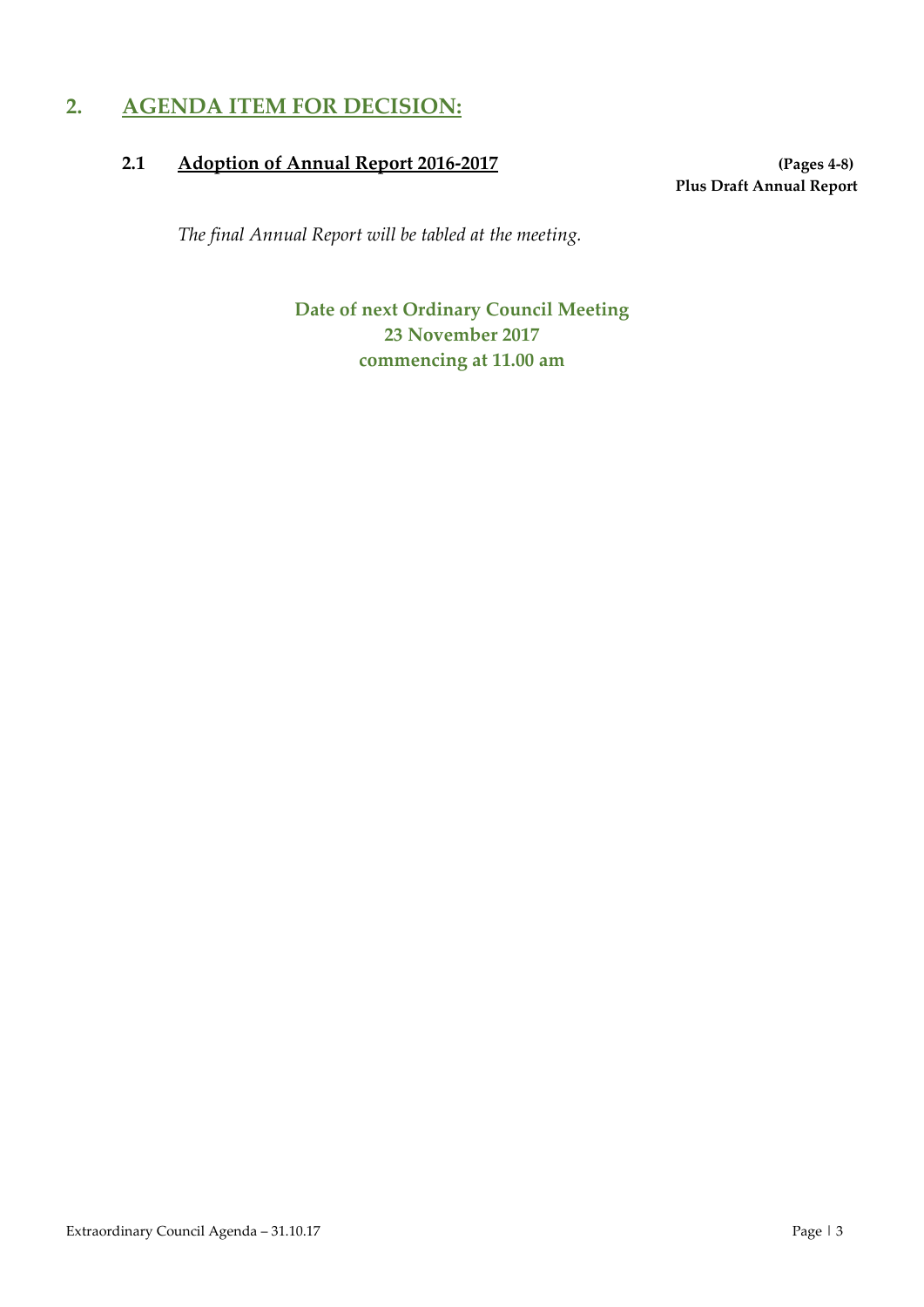

## Report

**DATE:** 31 October 2017

**TO:** Mayor and Councillors

**FROM:** Group Manager: Corporate Services

#### **ADOPTION OF ANNUAL REPORT 2016-17**

#### **1 SUMMARY**

- 1.1 The purpose of this report is to present the Annual Report 2016-17 for adoption.
- 1.2 This issue arises from the requirements of the Local Government Act 2002.
- 1.3 Council seeks to meet its obligations under the Local Government Act 2002 and the achievement of the District Vision adopted by Council as part of the Long Term Plan 2015-25. These are stated on Page 2 of this agenda.
- 1.4 This report concludes by recommending that Council adopt the Annual Report 2016-17 as provided in **Appendix 2**.

#### **2 BACKGROUND**

- 2.1 Section 98 of the Local Government Act 2002 requires the Annual Report to be formally adopted by Council, within 4 months after the end of the financial year to which it relates.
- 2.2 Council met the statutory deadline for adoption of an Annual Report for the first time in 4 years in 2015, Council again met the statutory deadline in 2016.
- 2.3 The purpose of the Annual Report is to inform the community on Council's financial performance and service delivery, compared to objectives contained in the Annual Plan and Long Term Plan.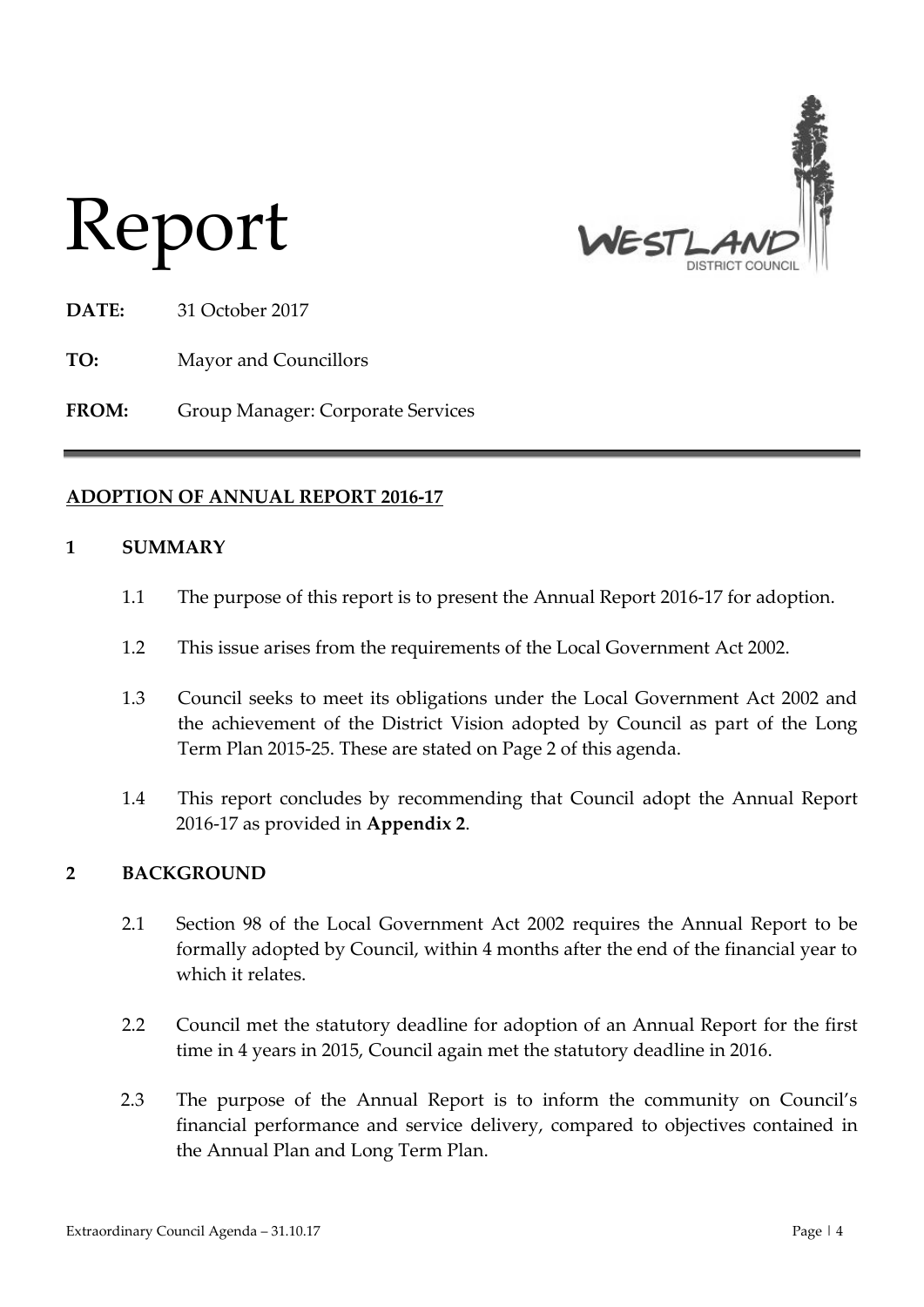#### **3 CURRENT SITUATION**

- 3.1 The Draft Annual Report 2016-17 is attached with the agenda as **Appendix 1**. Although no material changes are anticipated, at the time of publishing the agenda it is subject to final audit review. The Final Annual Report 2016-17, complete with Audit Opinion will be provided to Council for the meeting as **Appendix 2**.
- 3.2 This Annual Report measures performance against the Annual Plan and second year of the Long Term Plan 2015-25.
- 3.3 Council and the Group meet the criteria as a Tier 1 entity under the Public Benefit Entity Accounting Standards, and the Annual Report 2016-17 has been prepared in accordance with Tier 1 reporting requirements.

#### 3.4 Summary:

3.4.1 Council reports a deficit of \$2,117million, which is \$3.5 million unfavourable to budget. The variance includes the following items:

| <b>Description</b>                          | Amount (\$ 000) |          | Cash (\$ 000) Non-Cash (\$ 000) |
|---------------------------------------------|-----------------|----------|---------------------------------|
| NZTA Subsidy                                | $-743$          | $-743$   |                                 |
| Museum admission fees                       | $-47$           | $-47$    |                                 |
| Unbudgeted operating costs                  | $-575$          | $-575$   |                                 |
| Council approved unbudgeted costs           | $-290$          | $-290$   |                                 |
| Grants and Donations                        | $-150$          | $-150$   |                                 |
| Depreciation                                | $-523$          |          | $-523$                          |
| Landfill provision                          | $-838$          |          | $-838$                          |
| All other revenue and expenditure variances | $-290$          | $-290$   |                                 |
| <b>Total Variance to budget</b>             | $-3,457$        | $-2,095$ | $-1,362$                        |

- 3.4.2 The NZTA subsidy was not received in full due to bad weather at the start of the year, this resulted in budgeted work not being completed. The subsidy is part of a three-year plan and subsidy not claimed can be carried over to the third and final year of the plan (2017/18).
- 3.4.3 Unbudgeted operating costs were due to a number of unforeseen failures that cannot be budgeted for, it is hoped that with better information on asset lives from updated Asset management plans, Council staff will be able to budget for renewals before failures occur.
- 3.4.4 Council approved unbudgeted expenditure includes \$192,000 for remedial work at Sunset Point, \$50,000 for PH correction at the Blue Spur Water Treatment plant and \$13,000 for management of the Carnegie building.
- 3.4.5 Assets were revalued at the end of the 2015/16 financial year, however budgets had already been prepared. With the revised valuations of assets,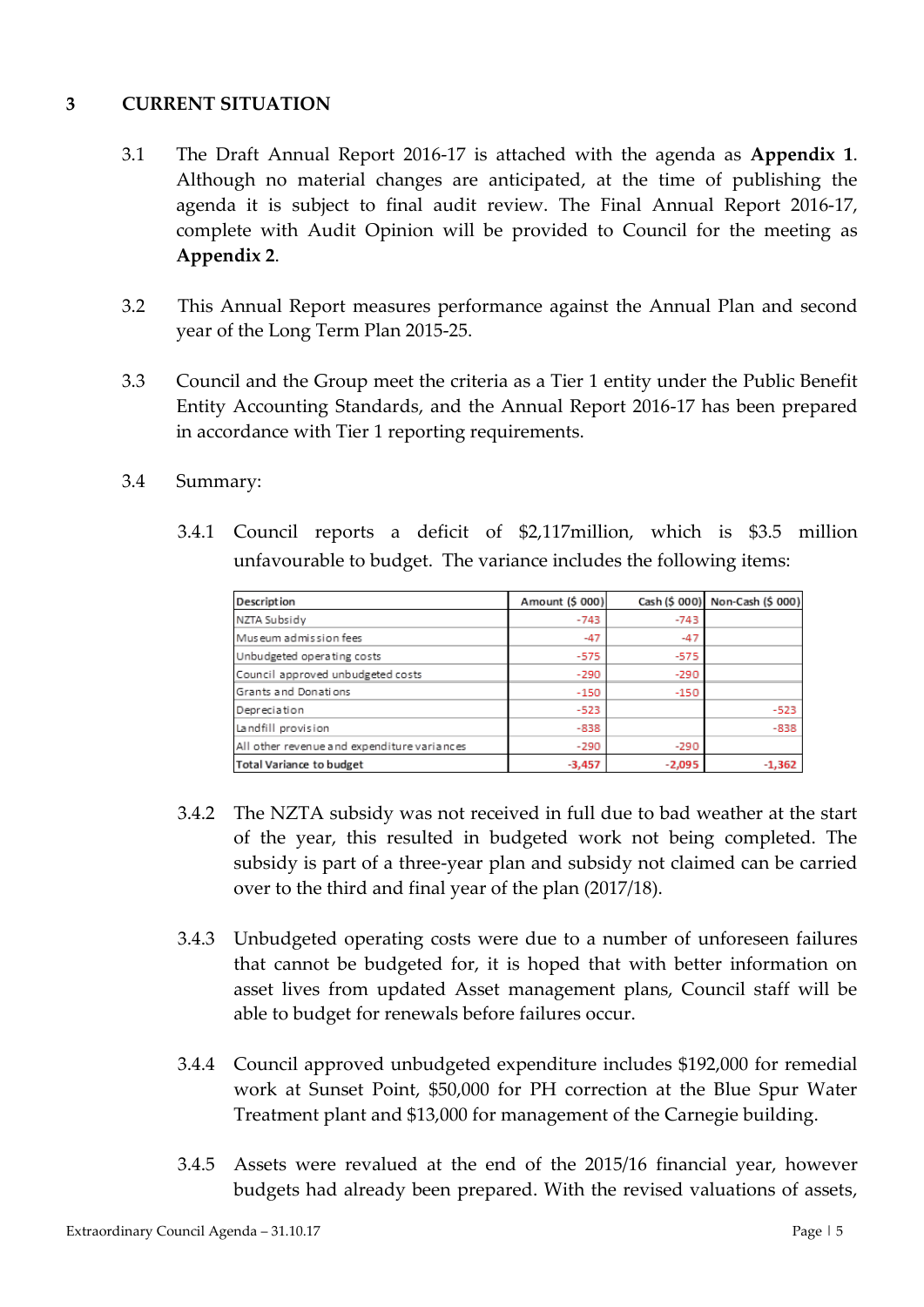depreciation is higher than had been budgeted. In 2016/17 this had no impact on ratepayers as this was unbudgeted and unfunded.

- 3.4.6 The landfill provision is an Accounting entry for Councils estimate of aftercare required on the landfills. With the updated Asset management plans, Council staff have better information and have updated the assumptions that form the basis of the provision. The landfill provision is offset by budgeted work each year on the landfills. The landfill provision is unbudgeted and unfunded.
- 3.4.7 Public debt has decreased by a net \$0.81 million. This is made up of debt repayments of \$1.8 million and further drawdown of debt funding of \$0.99m
- 3.4.8 Debtors and other receivables, and creditors and other payables are not significantly different from budgeted, and are expected to be timing differences. The balance of rates debtors is \$209,000 lower than in 2016, and the ageing profile has improved markedly.
- 3.4.9 Cash and Cash receivables are \$1.6m lower than budget, this is due to unbudgeted/unfunded expenditure using up cash reserves.
- 3.4.10 The Annual Report also contains Statements of Service Performance (SSP) for each activity, with KPIs assessed against the measures that were included in the Long Term Plan 2015-25
- 3.4.11 Council achieved 65% (2016: 55%) of its targets in service delivery. This is a 10 per cent increase on last year. However, this outcome continues to be compromised by a number of KPIs that could not be reliably measured, particularly in Transportation, Water Supply and Wastewater.
- 3.4.12 Where comparable measures were used 9, (2016: 5) activities demonstrated improvements against performance in 2015-16. These were:
	- 3.4.12.1 Increased user satisfaction for Environmental Health and Liquor Licensing; increased inspection rates for food and liquor premises.
	- 3.4.12.2 Increase in Elderly Housing tenant satisfaction; increase in Library membership.
	- 3.4.12.3 Increase in number of drinking water schemes achieving bacterial compliance; increase in stormwater, wastewater and drinking water satisfaction levels (measured through decreased number of complaints); and increase in wastewater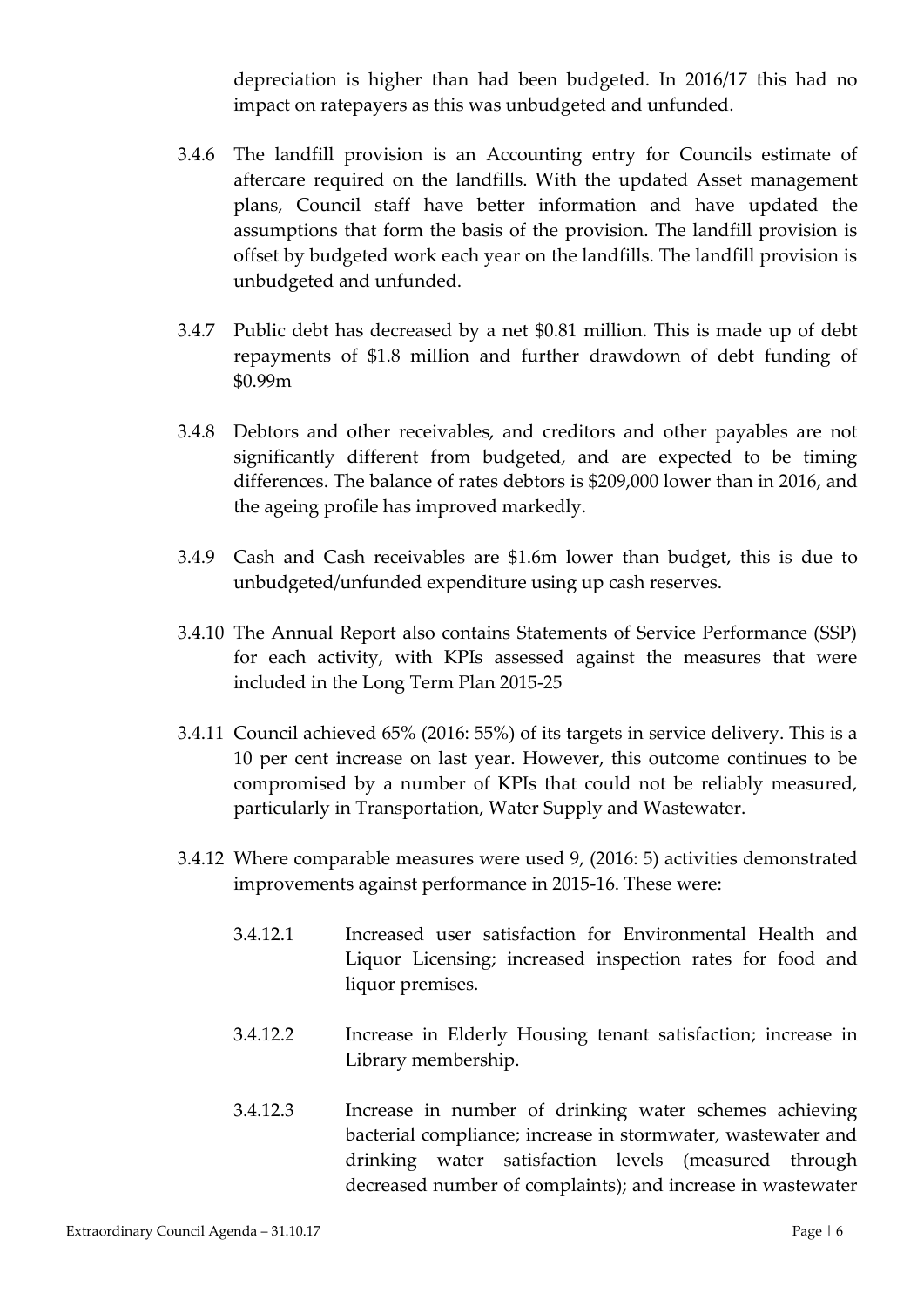system compliance (achieved through decrease in number of abatement and infringement notices and enforcement orders received).

- 3.4.12.4 Where comparable measures were used 4, (2016: 2) activities demonstrated decreases against performance in 2015-16. These were:
- 3.4.12.5 Decrease in user satisfaction regarding building consents; decrease in resource management consent processing timeframes; decrease in satisfaction with resource consents; and a decrease in Wildfoods Festival attendance.
- 3.4.12.6 It should be noted that our Resource Management/Planning team were significantly under-resourced during this period with numerous vacancies, and that Central Government have introduced a new tool, called AlphaOne that new building consents must be logged through, that is not particularly user-friendly for lay people, and that inclement weather was a factor in the decrease in Wildfoods Festival attendance.

#### **4 OPTIONS**

- 4.1 The following options are available to Council:
	- 4.1.1 Do nothing.
	- 4.1.2 Adopt the final Annual Report 2016-17 as provided, **Appendix 2.**
	- 4.1.3 Defer adoption until Council has taken time to consider the Audit Opinion and further review the report.
	- 4.1.4 Adopt the Annual Report 2016-17 subject to editorial changes recommended by Council.

#### **5 SIGNIFICANCE AND ENGAGEMENT**

- 5.1 The adoption of an Annual Report is administrative and of low significance.
- 5.2 No public consultation is required. The Annual Report is intended to inform the community.